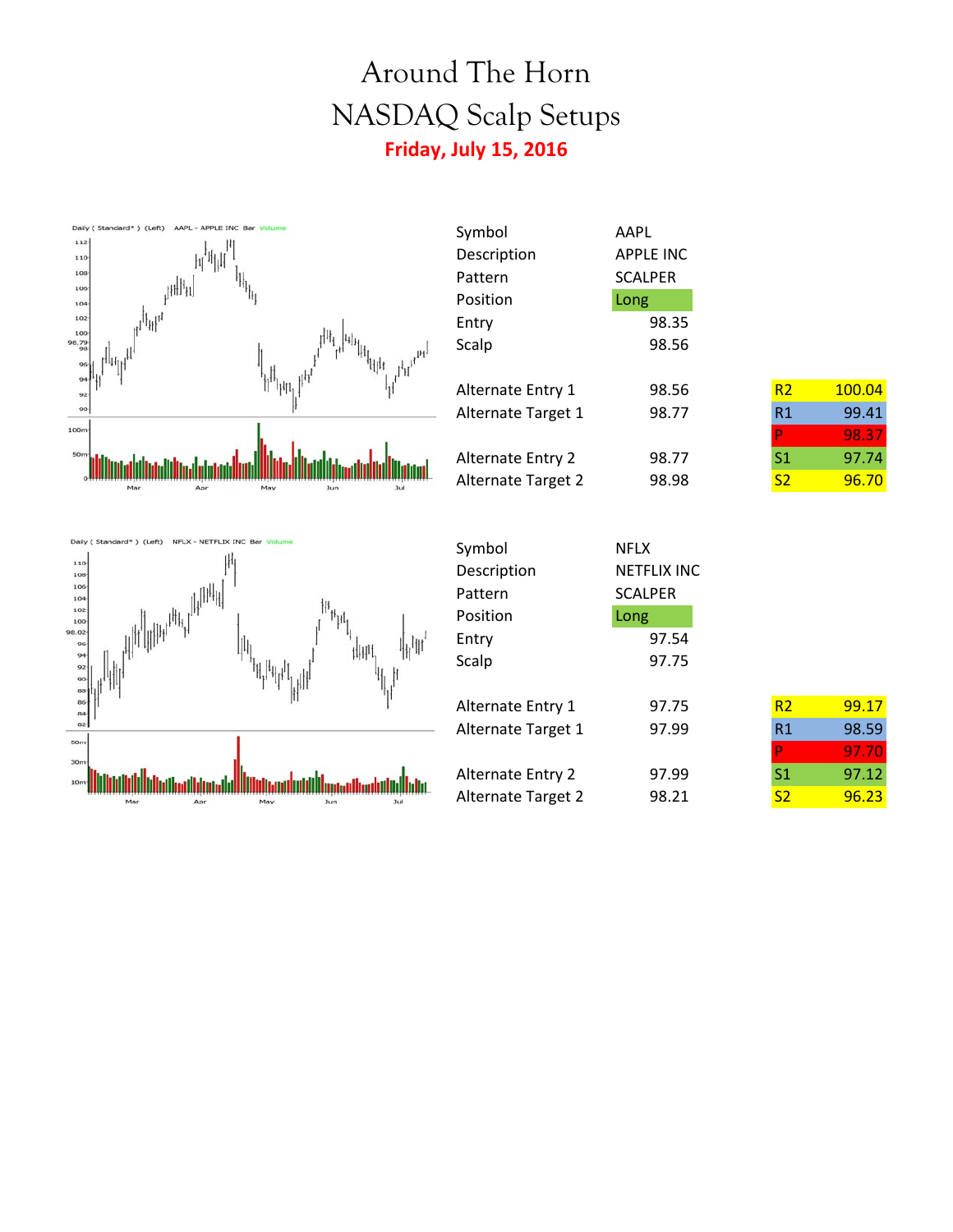## Using The Around The Horn Nasdaq Scalper Service

The *Around The Horn Nasdaq Scalper Service* uses the volatility-based patterns from *Around The Horn: A Trader's Guide To Consistently Scoring In The Markets* in a slightly different manner than that identified in the text. In the case of *Scalper*, what I am looking to accomplish is the identification of volatility bands that occurred on the day of the pattern setup, in stocks that made wide range *Around The Horn* moves.

Each day, I try to identify three to six stocks that are on the move, and have at least three, clearly identifiable, bands of contained intraday volatility. The theory is that, if price moves back into one of these bands during the following session, the resulting price activity should provide an opportunity to capture profits from one, or several, moves back and forth between the support and resistance identified by the bands.

I generally prefer to take entries in the direction indicated by the *Around The Horn* pattern on the setup day. In other words, if the setup is a *Fast Ball* short, then my preference is to take scalp positions as the stock travels lower through one of the entry bands toward a target band. Once a stock moves to the target band, I will wait to see if there is an extension, particularly if the move happens early in the session. During the middle of the trading day, the bands tend to form tighter support and resistance, and extensions are less likely. In the last hour of trading, extensions are once again common, and I loosen my parameters, and look for profit extensions on band violations in my favor.

Counter-trend entries are possible and potentially profitable. I only consider these entries once a clear trading range has been reestablished on the day of the scalp entry. If price starts moving in the same volatility band identified in the previous session, then I will consider a short entry at the top of the channel, followed by a long reversal at the bottom of the channel, then another short sale at the top band, etc.

Always let the bid/ask spread be your guide. If a trading plan has many potential scalp setup, and they all happen to be close to a trigger price, then the ones to eliminate are those with the largest bid/ask spread. If an entry is desired on a wide spread, take the spread – do not give it. In other words, post buys on the bid, and sales or short sales on the ask.

When in doubt, look to the S&P futures as a leading indicator. If the futures are rocketing higher, short positions will be fighting the tape. If the futures are diving, long positions will be difficult to deal with. In both cases, a futures/position divergence will mean unfavorable spreads on the exit side of the trade.

As I stated in the Boot Camp and the Income Trading Academy, the best way to use this trading service is as a guide. Compare the bands that you develop for other stocks with the ones that I create. Try to trade your own setups, and avoid piling into all of the trades that I present, as liquidity is limited, and scalp trading has very tight profit objectives. The best way to use *Scalper* is as a learning tool, and developing alternate setups is going to be the key to everyone having lots of opportunities.